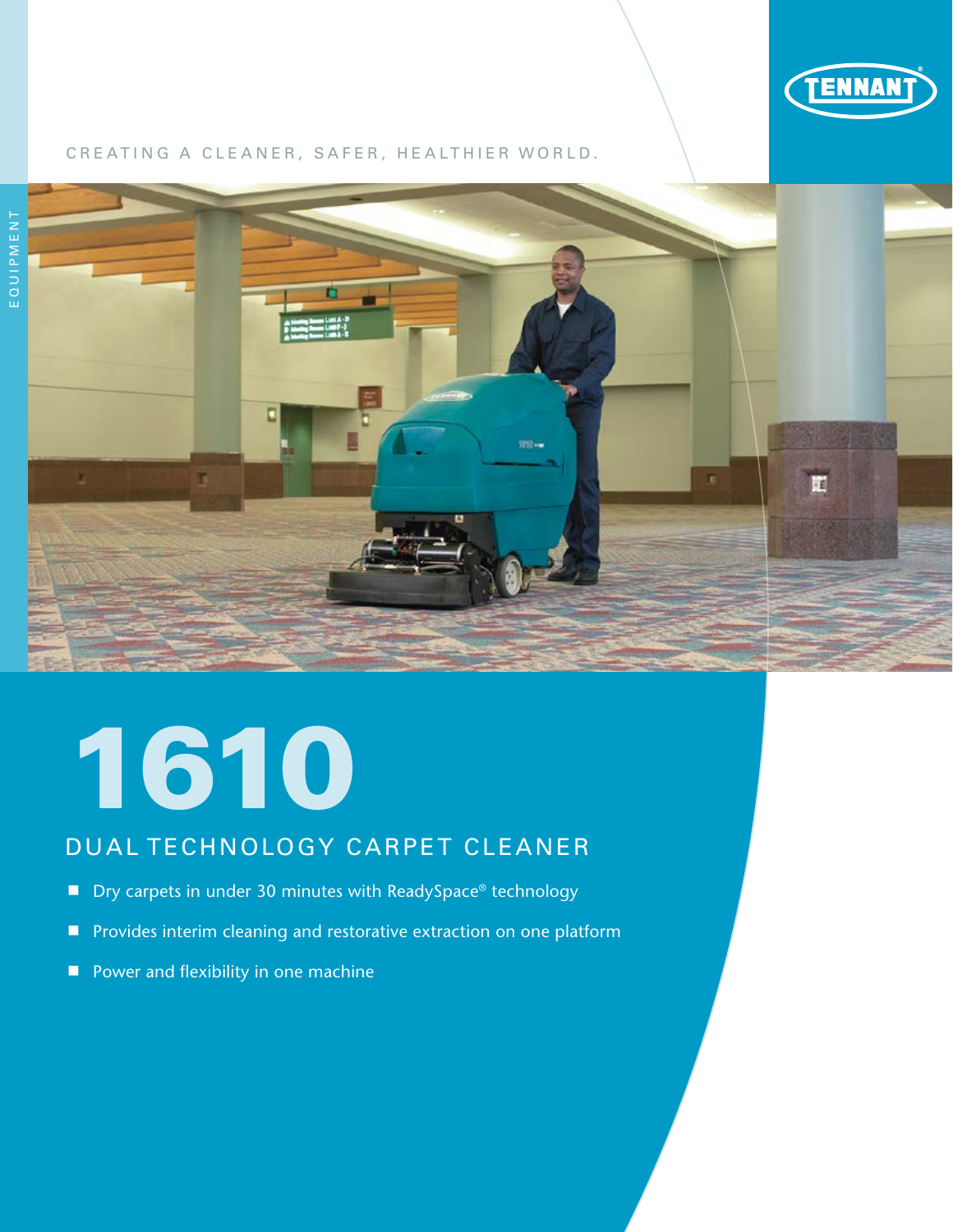## IMPRESSIVE CLEANING POWER AND FLEXIBILITY



### CLEANING PROFESSIONALS WILL APPRECIATE THE ADVANTAGES OF 1610'S DUAL TECHNOLOGY

- ReadySpace® Technology Carpets cleaned with 1610's ReadySpace technology are dry and ready for foot traffic in less than 30 minutes.
- Restorative Extraction For periodic restorative cleaning, the 1610 delivers world-class extraction performance.

### CLEAN CARPETS, DRY AND READY IN MINUTES

Tennant's patented ReadySpace technology creates clean carpet spaces that are dry and ready to use in less than 30 minutes. Consider the benefits of quicker turnaround times:

- Reopen rooms and carpeted areas sooner
- $\blacksquare$  Keep space accessible to guests and customers
- $\blacksquare$  Improve carpet appearance in high traffic areas with more frequent cleanings
- $\blacksquare$  Minimize disruption in locations with extended hours
- Reduce slip-and-fall risk when transitioning from damp carpet to hard floors

### OUTSTANDING CLEANING PERFORMANCE, BEAUTIFUL RESULTS

Together, frequent ReadySpace cleanings and periodic restorative extraction tackle the challenges of ongoing carpet maintenance. The results are beautifully clean carpets that last longer.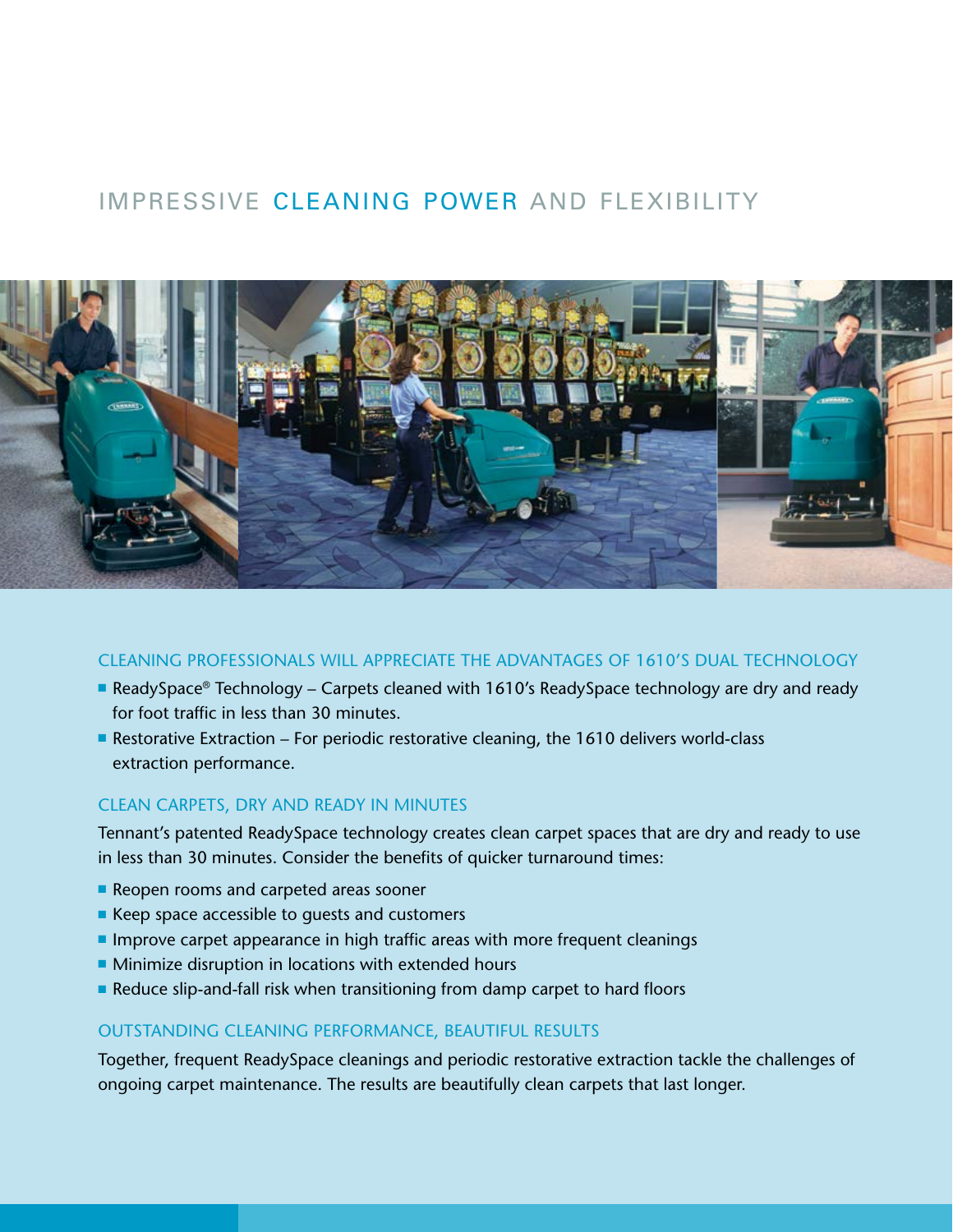### INSIDE THE

# 1610

dirt and debris is extracted out of the carpet and disposed in the recovery tank.

Powerful vacuum lift means more

Double agitation and counter-rotation separate more soil from both the front and back of carpet fibers. All in one machine pass.

> Inside sprayers rinse soil from the rollers, not the carpet.

Unique soil transfer rollers are the basis for ReadySpace. When damp, these rollers grab dirt from carpet fibers and lift it into the machine.

Two powerful individual vacuum shoes extract the dirty water into the recovery tank.

## FROM CLEAN TO CROWD IN MINUTES

Reopen the space sooner. Rapid dry times mean additional hours of carpet use.

### **Open for Business**

**7:30 AM** – Janitorial crews finish cleaning the building's carpeted hallways and lobby using ReadySpace.

**8:00 AM** – Carpets are clean, dry and ready to handle the morning's rush of foot traffic.



## PATENTED **READYSPACE® TECHNOLOGY**

ReadySpace technology targets soil within the carpet pile that vacuuming doesn't remove. Cleaning this dirt greatly improves carpet appearance and luster.

With ReadySpace, faster drying periods and first-rate cleaning performance make it easy to keep carpets clean and ready to use at all times.